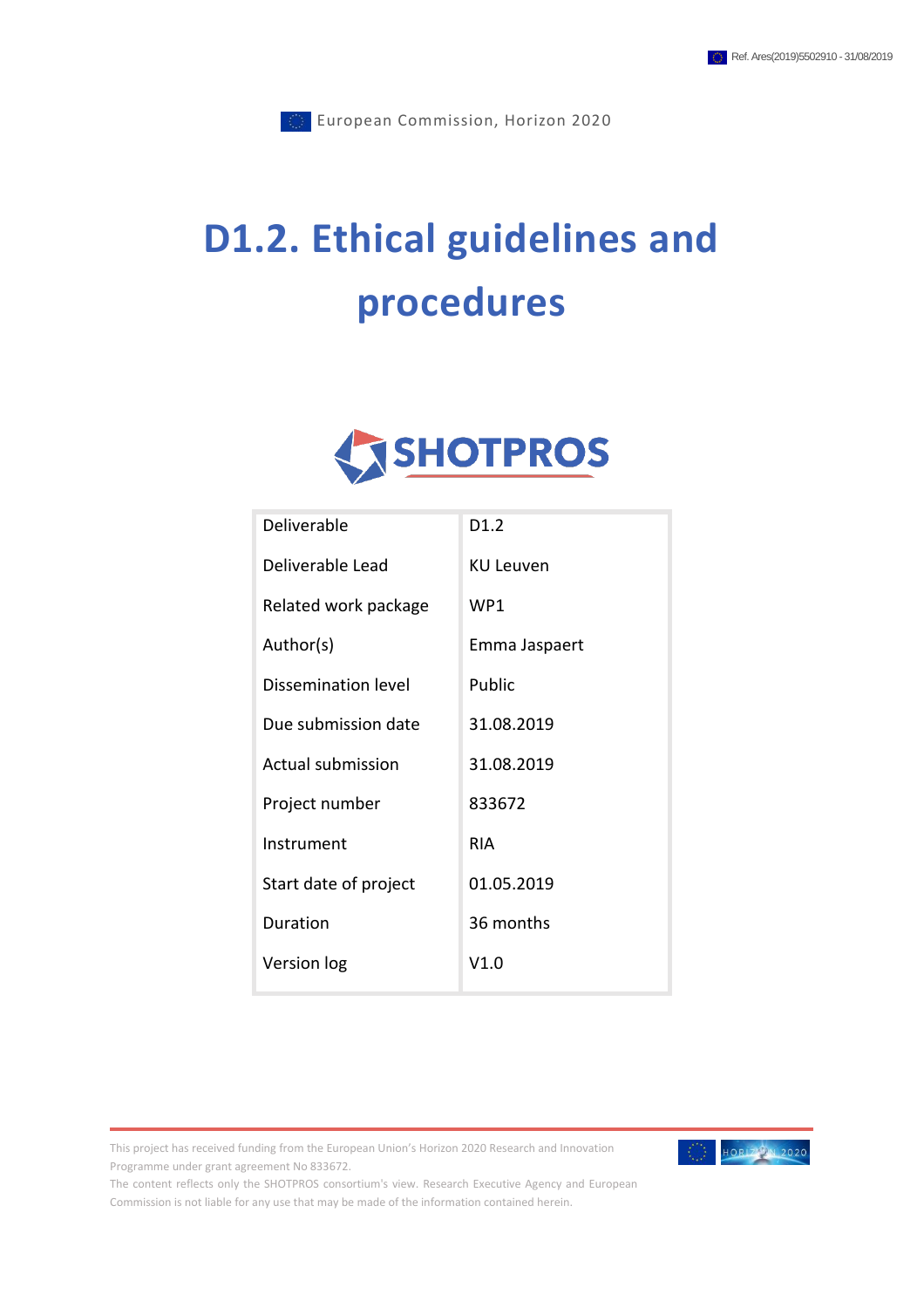### **Versions**

| Vers.            | Date       | <b>Author</b> | <b>Description</b> |
|------------------|------------|---------------|--------------------|
| V <sub>0.1</sub> | 06/08/2019 | Emma Jaspaert | <b>First Draft</b> |
| V <sub>0.2</sub> | 23/08/2019 | Emma Jaspaert | <b>Additions</b>   |
| V <sub>0.3</sub> | 29/08/2019 | Emma Jaspaert | Finalisation       |
| V1.0             | 31/08/2019 | <b>USECON</b> | Revision           |
|                  |            |               |                    |

### **List of Abbreviations and Acronyms**

| Abbreviation /<br>Acronym |                                                                     |
|---------------------------|---------------------------------------------------------------------|
| <b>LEA</b>                | Law enforcement agencies                                            |
| EA                        | <b>Ethical Advisor</b>                                              |
| <b>VR</b>                 | <b>Virtual Reality</b>                                              |
| DMA-SR                    | decision-making and acting under stress and in high-risk situations |
| <b>DPO</b>                | Data Protection Officer                                             |
| <b>PDO</b>                | Project Data Officer                                                |

This project has received funding from the European Union's Horizon 2020 Research and Innovation Programme under grant agreement No 833672.



The content reflects only the SHOTPROS consortium's view. Research Executive Agency and European Commission is not liable for any use that may be made of the information contained herein.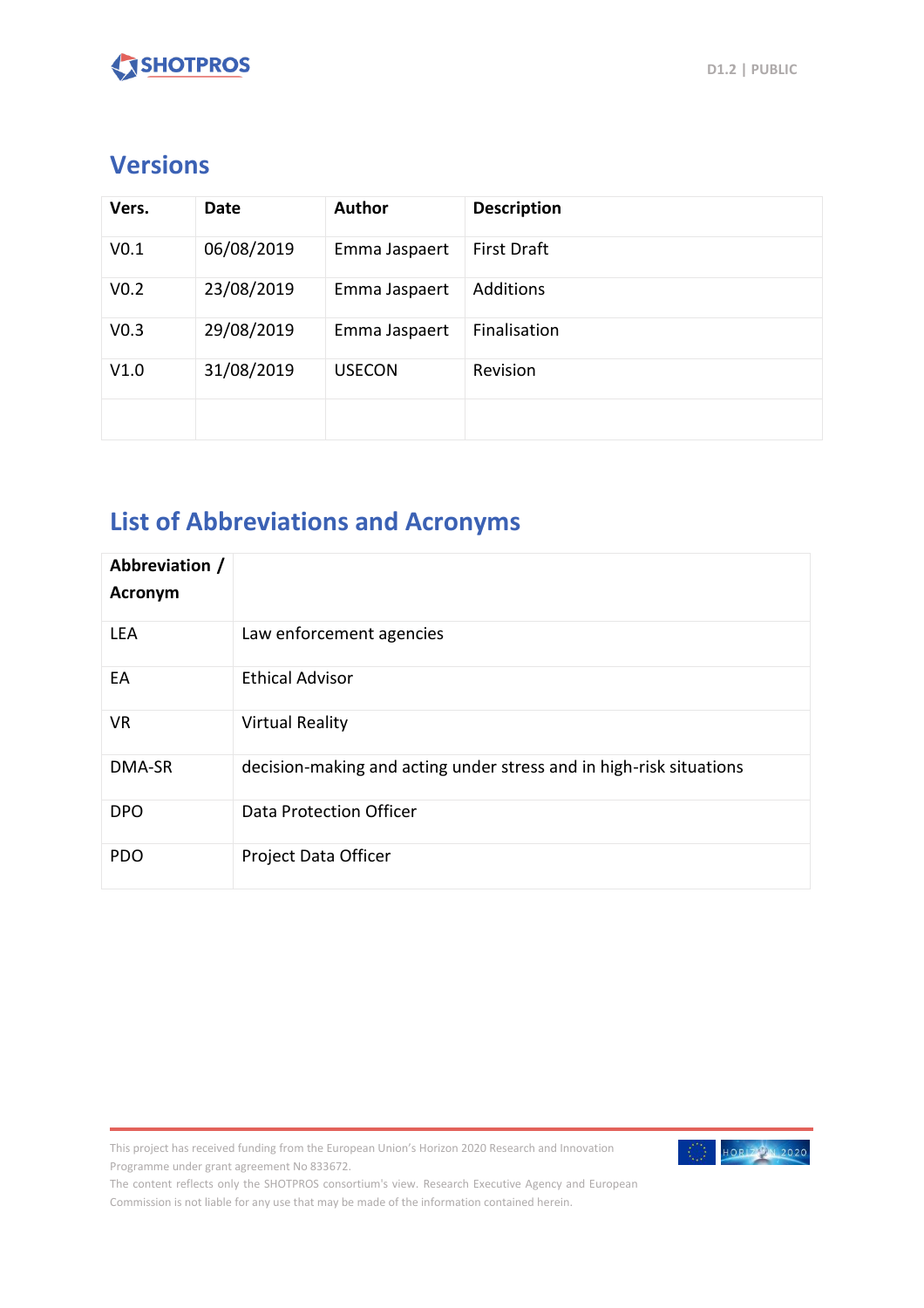

### **Table of Contents**

| $\mathbf{1}$            |       |  |  |  |
|-------------------------|-------|--|--|--|
| $\overline{2}$          |       |  |  |  |
|                         | 2.1   |  |  |  |
|                         | 2.2   |  |  |  |
|                         | 2.3   |  |  |  |
| $\overline{\mathbf{3}}$ |       |  |  |  |
|                         | 3.1   |  |  |  |
|                         | 3.1.1 |  |  |  |
|                         | 3.1.2 |  |  |  |
|                         | 3.1.3 |  |  |  |
|                         | 3.1.4 |  |  |  |
|                         | 3.2   |  |  |  |
|                         | 3.2.1 |  |  |  |
|                         | 3.2.2 |  |  |  |
|                         | 3.2.3 |  |  |  |
| 4                       |       |  |  |  |
| 5                       |       |  |  |  |

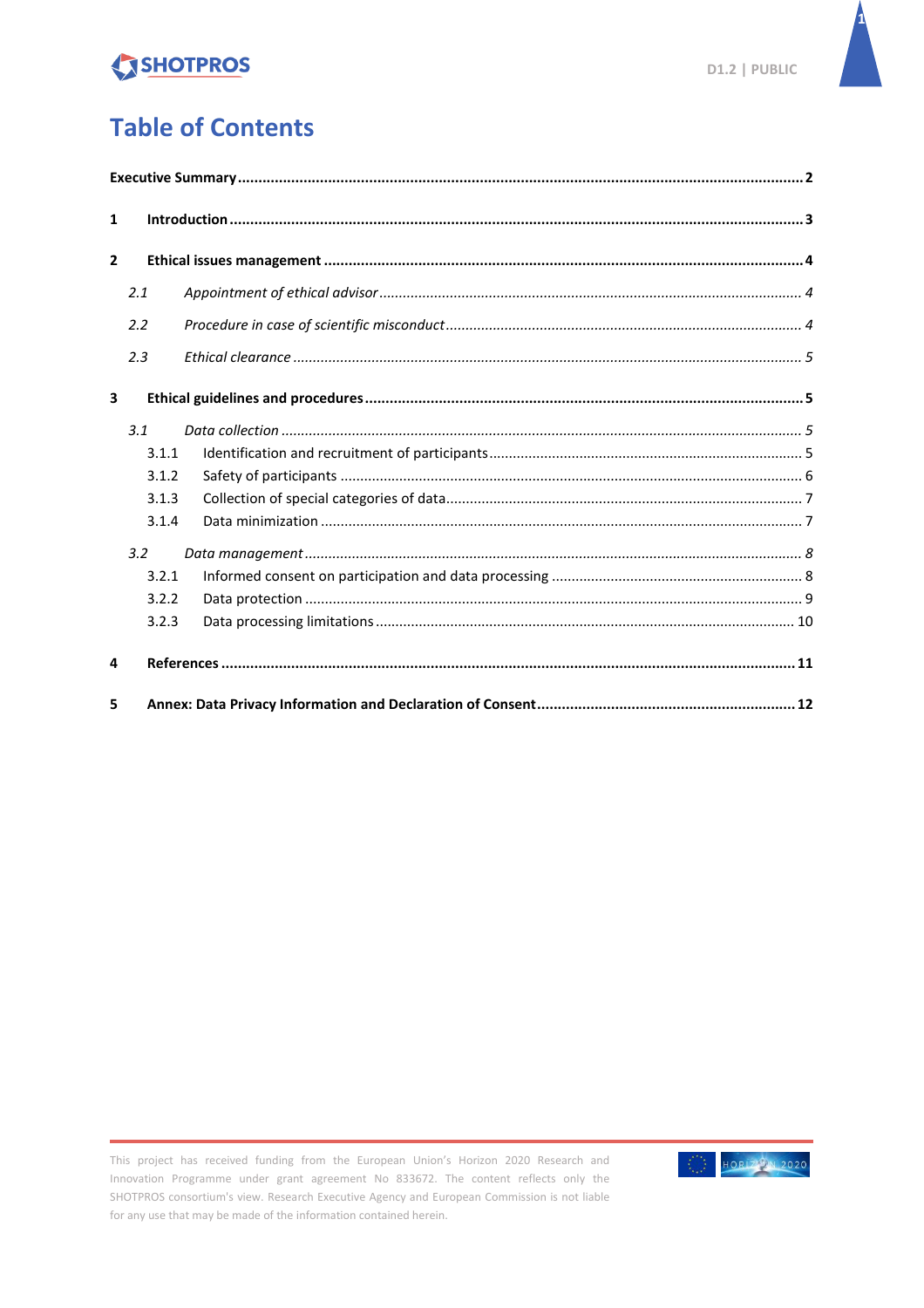

**2**

### <span id="page-3-0"></span>Executive Summary

The present document is a deliverable of the SHOTPROS project. It provides the Ethical Guidelines and Procedure that all SHOTPROS consortium members will adhere to. This deliverable consists of two sections after the introduction. Chapter 2 describes the management of ethical issues within SHOTPROS. It describes the appointment of an internal Ethical Advisor, the procedure to be followed in case of scientific misconduct, and the approval process with the Social and Societal Ethics Committee of the KU Leuven. Chapter 4 describes the principles of good research practice that all researchers of SHOTPROS will comply to. Finally, chapter 3 outlines a series of ethical guidelines and procedures that cover the entire research cycle. The annex provides the template of the Data Privacy Information and Declaration of Consent.

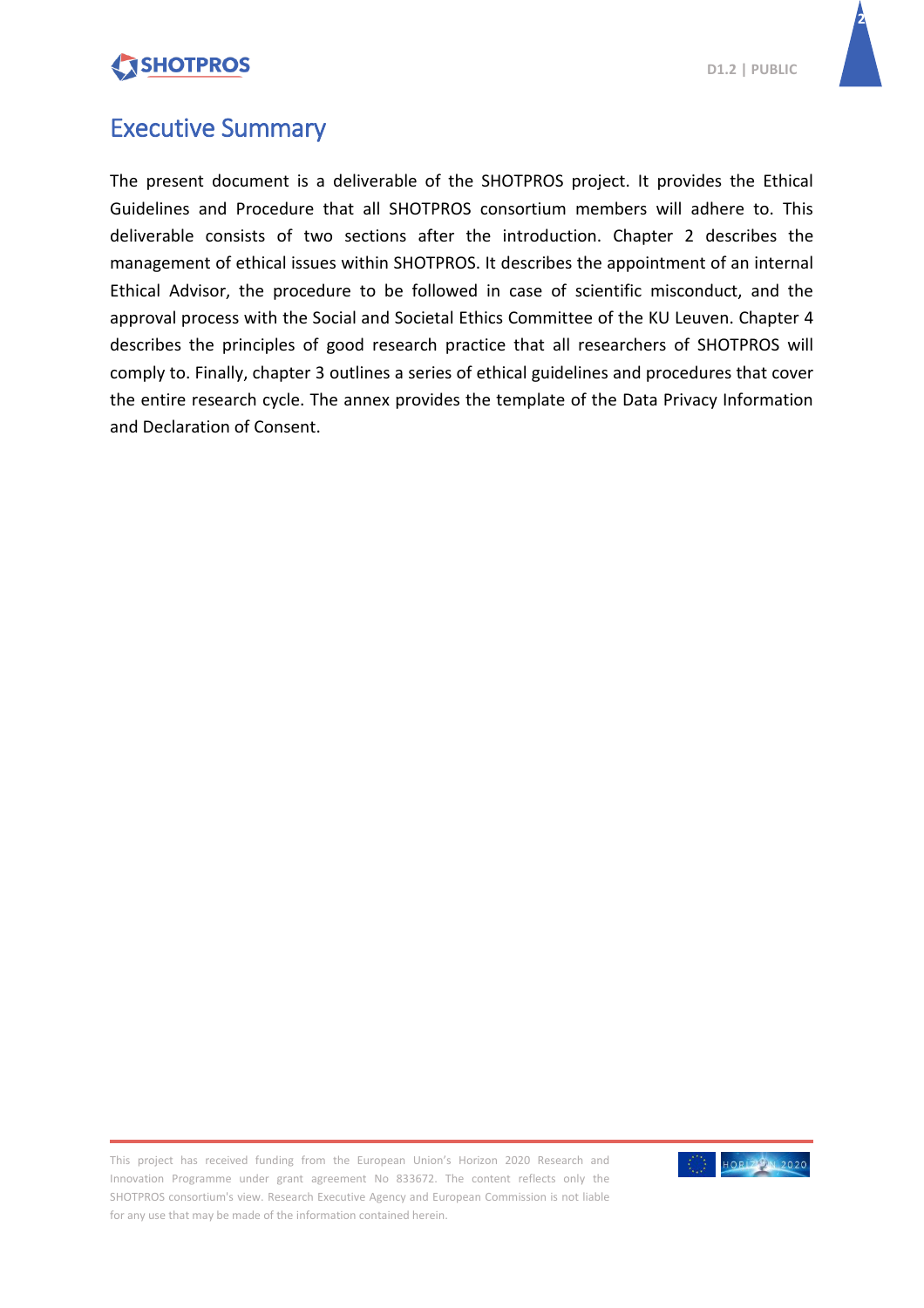**3**

### <span id="page-4-0"></span>1 Introduction

SHOTPROS' main aim is to empirically assess the human, contextual and organisational factors that influence decision-making and acting process of law enforcement officers under stress and in high-risk situations (DMA-SR performance). This will be studied via experiments using a Virtual Reality (VR) environment and measuring physiological signs of stress. This way, SHOTPROS intends to contribute to a better (scientific) understanding of the way law enforcement officers make decisions and subsequent actions under stress during operational situations, and the factors that might negatively or positively influence these processes.

Based on these empirical findings, a second aim of SHOTPROS is to develop a new and innovative VR-based training program and curriculum. Through achieving these aims, SHOTPROS intends to benefit society as it will lead to better training of law enforcement personnel in making appropriate decisions, even under high stress, and subsequently also in their daily operations, which will hopefully result in fewer unnecessary injuries or fatalities, increased feelings of safety and respectful treatment of EU citizens, and more trust in European law enforcement.

However, during these activities and experiments, certain ethical issues may arise. As a research and innovation project, SHOTPROS has a responsibility to the people involved in the research and their rights, safety, well-being and interest, the communities that are engaged and involved in the research, and the society at large (European Commission, 2018). Therefore, ethics should be safeguarded throughout the whole life circle of the SHOTPROS project.

To deal with these issues appropriately, ethical guidelines and procedures will be outlined in this document. The purpose of this deliverable is to serve as a practical tool that provides guidance concerning ethical issues for all partners of the SHOTPROS project. All SHOTPROS partners are expected to adhere to these guidelines in all SHOTPROS activities. This document is complemented by the deliverables in Work Package 9: Ethics. In these deliverables, the most important ethical issues are further elaborated on.

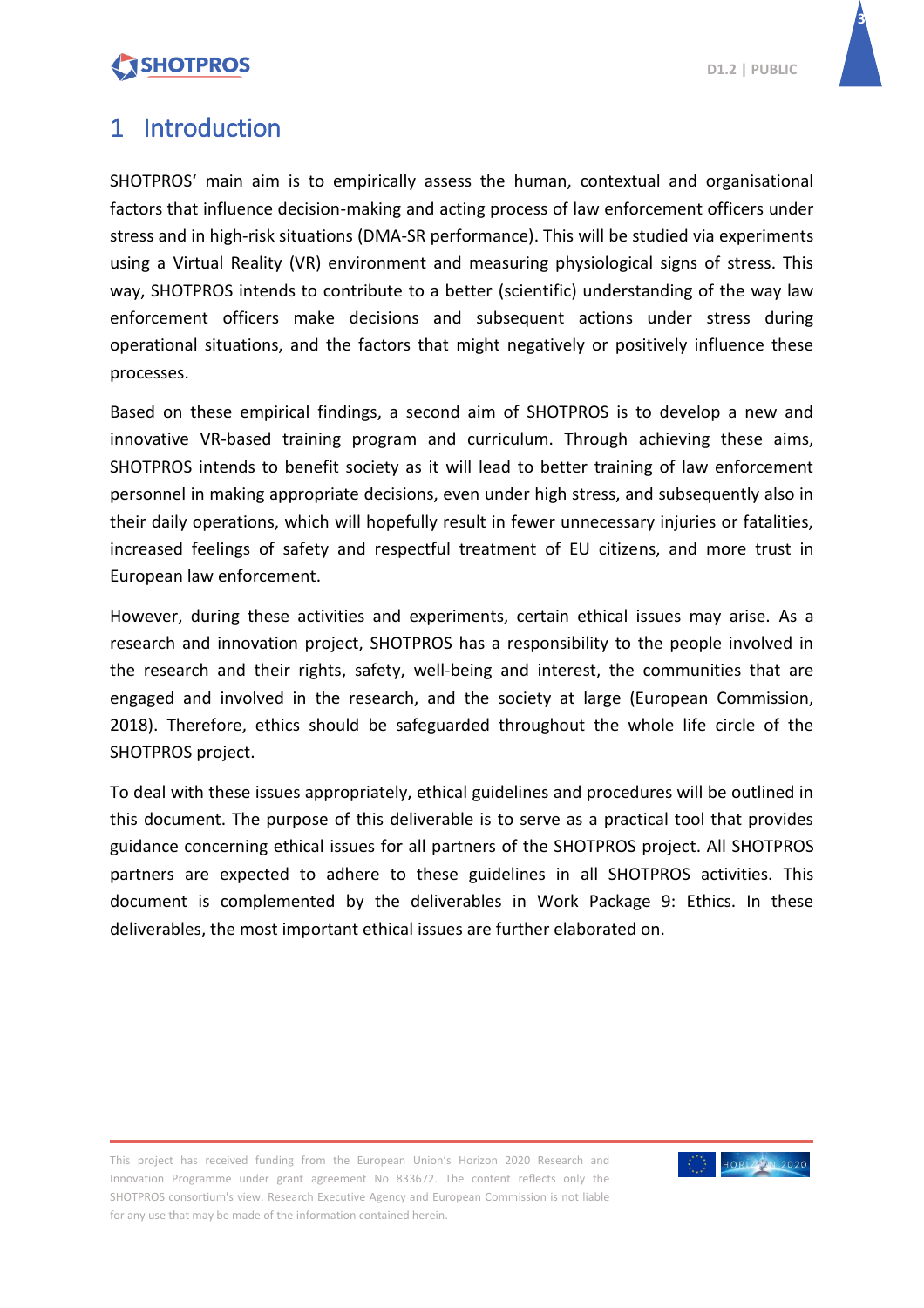

### <span id="page-5-0"></span>2 Ethical issues management

### <span id="page-5-1"></span>2.1 Appointment of ethical advisor

To ensure ethical compliance throughout the entire SHOTPROS project, SHOTPROS has appointed dr. Emma Jaspaert (KU Leuven) as the Ethical Advisor (EA). The EA is responsible for:

- Ensuring the proper management of all ethics procedures
- Reviewing all created SHOTPROS materials and outputs for ethical compliance
- Giving advice and assistance on ethics to all consortium partners

### <span id="page-5-2"></span>2.2 Procedure in case of scientific misconduct

SHOTPROS consortium members are fully aware of the ethical issues they may encounter during their work and condemn all forms of scientific misconduct. They are committed to follow the fundamental principles of research integrity outlined in the revised version of the European Code of Conduct for Research Integrity (ALLEA, 2017), regardless of the country in which the research is carried out:

- **Reliability** in ensuring the quality of research, reflected in the design, the methodology, the analysis and the use of resources
- **Honesty** in developing, undertaking, reviewing, reporting and communicating research in a transparent, fair, full and unbiased way
- **Respect** for colleagues, research participants, society, ecosystems, cultural heritage and the environment
- **Accountability** for the research from idea to publication, for its management and organisation, for training, supervision and mentoring, and for its wider impacts.

Violations of research integrity should be avoided at all cost. Research misconduct can consist of fabrication of results, falsification of data or records, plagiarism or piracy, failing to acknowledge authorship, misleading reporting of study results, sabotaging the work of other scientists, etc. Should misconduct related to SHOTPROS activities occur, then the misconduct will be handled locally according to the local regulations, following the principle of subsidiarity. However, consortium partners will also always inform the Ethical Advisor and the coordinator if such misconducts have occurred and to update them regularly about the local process on the matter.

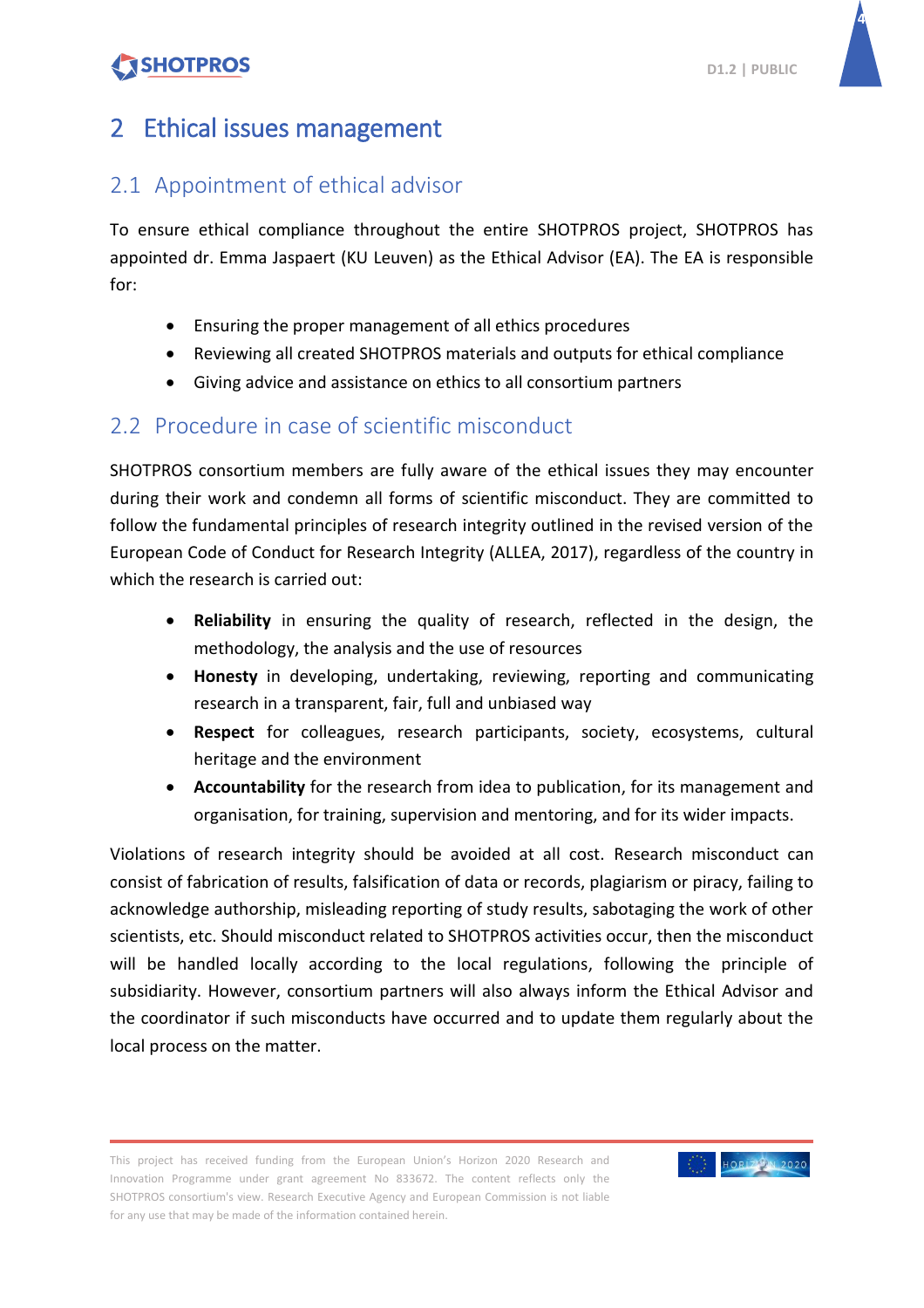**5**

### <span id="page-6-0"></span>2.3 Ethical clearance

Full ethical clearance is being sought for the SHOTPROS project. SHOTPROS will implement different methodological approaches: focus groups, workshops, interviews, surveys, experiments, field trials, etc. The consortium has chosen to adopt a uniform approach to the ethical procedures. Therefore, the decision was made to submit the full protocol for all SHOTPROS activities to the Social and Societal Ethics Committee of the KU Leuven, who is also responsible for WP9 on Ethics. The Social and Societal Ethics Committee is a wellrenowned review board responsible for all research projects involving human subjects. It consists of a multidisciplinary panel of experts who ethically review research in the humanities and the behavioural and social science research traditions. The full protocol is currently submitted and under review.

KU Leuven also asked the advice of its Committee for Ethics on Dual Use of Research. The Committee has reviewed the application and has given a positive advice for the project on October 12, 2018.

### <span id="page-6-1"></span>3 Ethical guidelines and procedures

The following internal ethical guidelines are intended to offer assistance to all SHOTPROS consortium members throughout the project and to promote a shared understanding of the importance of high research standards and integrity and adherence to guidelines concerning ethical conduct in research. They complement the rules for participation and dissemination outlined in the SHOTPROS consortium agreement. All the guidelines are described in more detail in the deliverables of WP9 on Ethics.

### <span id="page-6-2"></span>3.1 Data collection

SHOTPROS commits itself to upholding the highest scientific standards in the collection of data. This means that the most appropriate research methods will be selected for each specific study. Clear and detailed data collection procedures and protocols should be provided, with details about the aim of the study, the research methods used, instruments used, timing, and analysis methods. Research will be conducted in with a critical and open mind and with utmost respect and dignity for all human participants.

#### <span id="page-6-3"></span>3.1.1 Identification and recruitment of participants

Participation in SHOTPROS activities will always be on a voluntary basis. An End User Manager (Kathleen Van Heuverswijn from Campus Vesta) has been assigned to oversee and

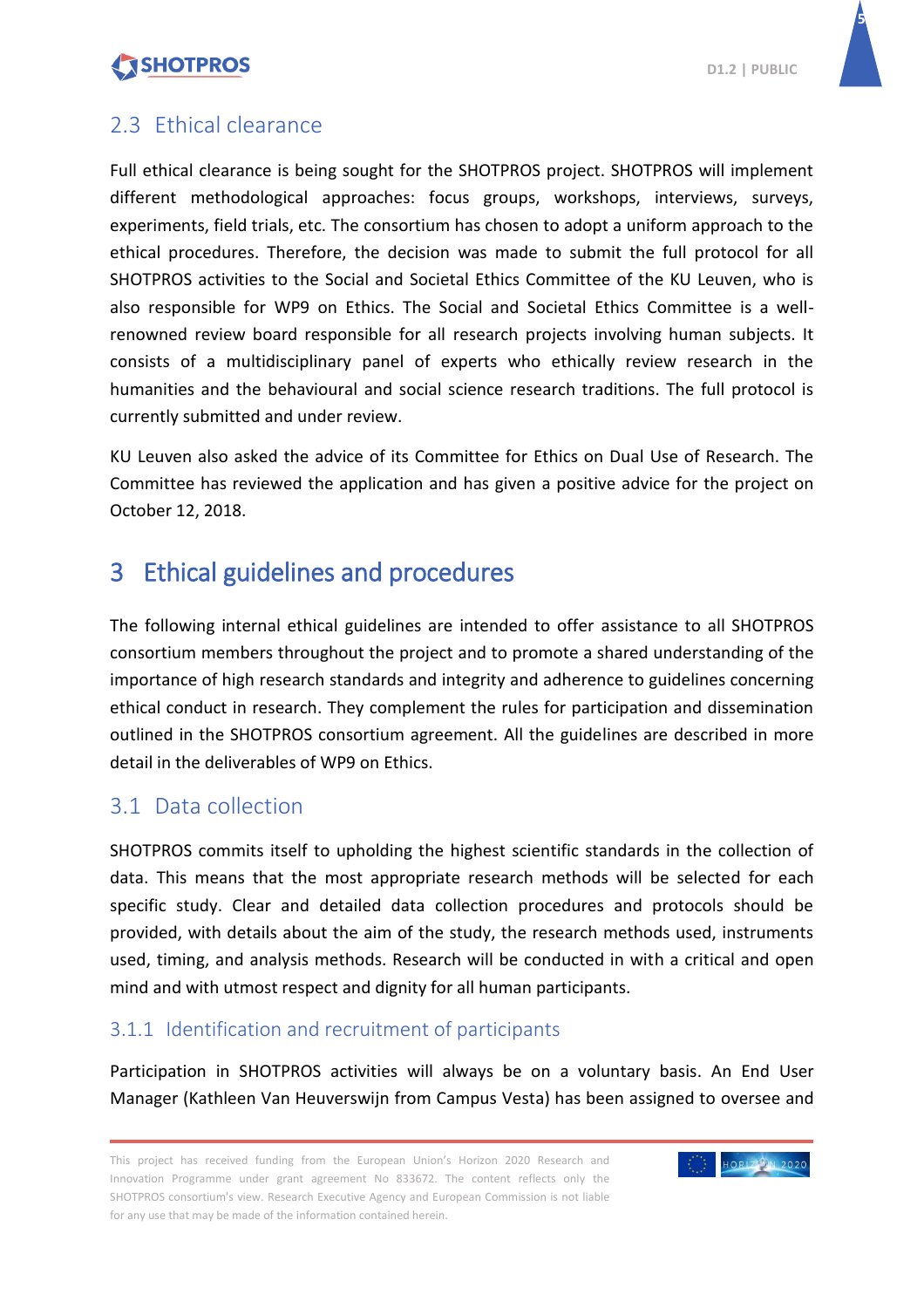**6**

safeguard an appropriate participant recruitment procedure for each study. For most studies, participants will mainly be recruited from the end user partners represented in the SHOTPROS consortium. In this recruitment, researchers and end user partners should make sure the following guidelines are being respected:

- All approached persons should be explicitly informed that participation is voluntary and that withdrawal will not have negative consequences; no pressure can be put on candidates to participate
- Researchers should provide a clear description (screener) of the participant profiles that are needed for each specific study (e.g., type of end user, certain health requirements for the VR tests). Discrimination based on gender, race, ethnicity or religion is not accepted.

In WP2, expert interviews will be conducted. The recruitment of these experts will also be based on a screener (i.e., specific type of expertise) and will be personally selected and invited by the end user partner. In WP2, an online survey will be distributed to EU citizens in the six participating countries. The sampling procedure that will be used is convenience sampling. All consortium partners will distribute the survey through the channels available to them.

#### <span id="page-7-0"></span>3.1.2 Safety of participants

Special consideration is warranted for the safety and health of the participants during the experiments (WP6) and field trials (WP7), in which participants will be immersed in a Virtual Reality (VR) environment. In these cases, health and safety issues should receive additional attention. The following guidelines are outlined for these studies:

- Volunteers need to be explicitly and thoroughly informed about possible negative reactions to the VR (e.g., VR motion sickness)
- Because of an increased risk of experiencing negative reactions from the VR, volunteers with diagnosed heart conditions or psychological illnesses should not participate
- Participants will be carefully monitored through the full test and the test will be paused (or if necessary, terminated) should the participant respond negatively to the VR environment
- After the test, participants should be explicitly asked how they feel and necessary support should be provided to alleviate negative reactions if they arise

The experiments in WP6 also contain the measurement of human physiological parameters (i.e., heart rate and cortisol levels). The main guideline here is that the measurement of

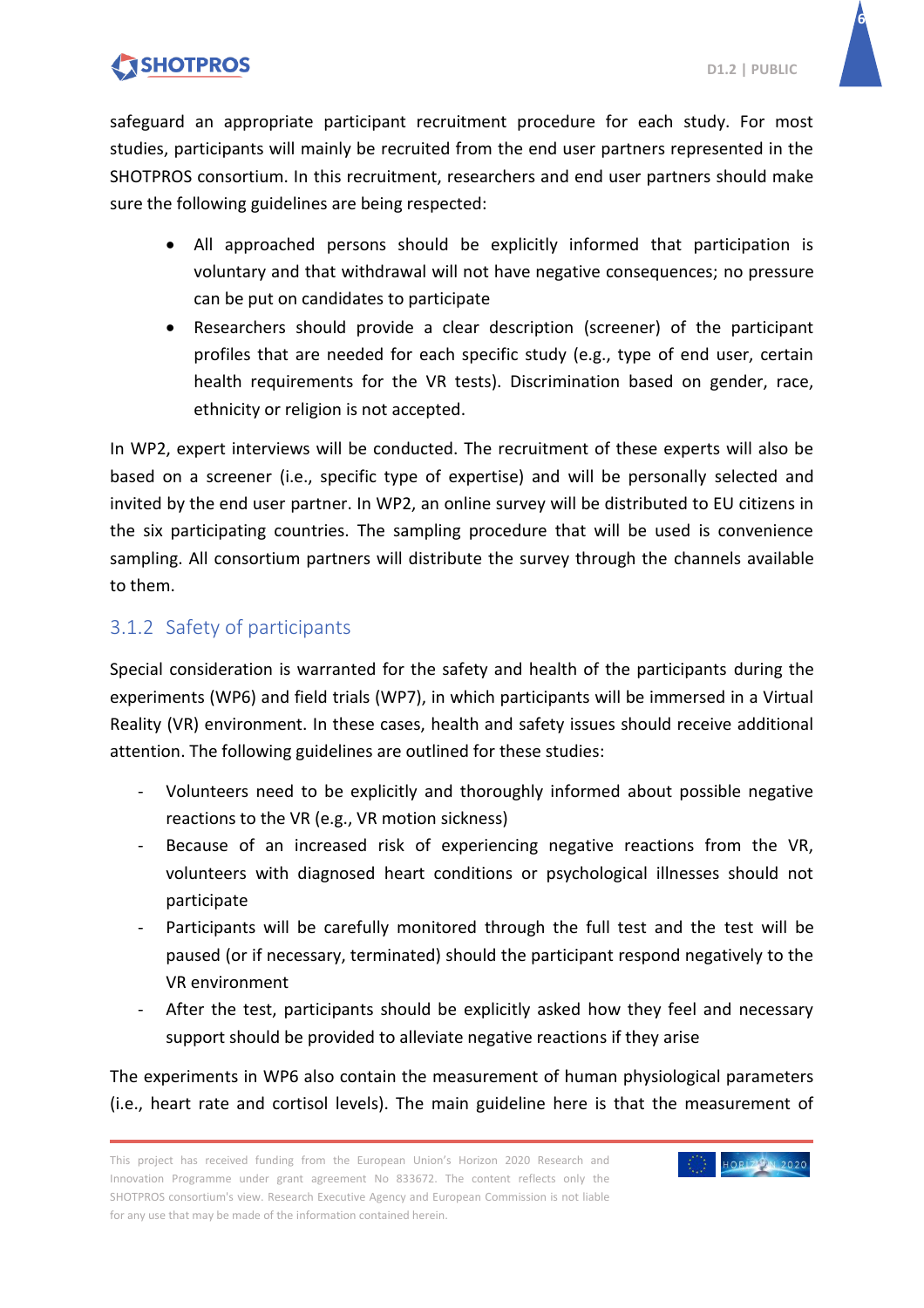**7**

these physiological parameters shall be performed in a non-invasive manner. Should the measurement reveal specific health conditions that are unknown to the participant, the participant will be informed about these results with care.

#### <span id="page-8-0"></span>3.1.3 Collection of special categories of data

Special categories of data concern data revealing racial or ethnic origin, political opinions, religious or philosophical beliefs, or trade union membership, and the processing of genetic data, biometric data for the purpose of uniquely identifying a natural person, data concerning health or data concerning a natural person's sex life or sexual orientation. In general, the processing of these special categories of data is prohibited, but can be allowed if the data subject has given explicit consent to the processing of this personal data for one or more specific purposes (art. 9(2)(a) GDPR) and/or when processing is necessary for scientific research purposes (art. 9(2)(j) GDPR).

In SHOTPROS, the guideline is that the collection of special categories of data should be avoided as much as possible. Only if justified for research purposes, will such data be collected.

D9.4. already specifies the special categories of data that will be collected in SHOTPROS. They concern:

- Ethnic origin and religious beliefs (as this is an important human factor in the context of DMA-SR)
- Data concerning health (to assess if they can partake in the VR studies and to correctly interpret the physiological measurements)

The collection of these special categories of data will not make the identification of participants possible.

#### <span id="page-8-1"></span>3.1.4 Data minimization

Data minimization means that personal data shall be adequate, relevant and limited to what is necessary in relation to the purpose for which they are processed. In SHOTPROS, the collection of personal data will be kept to a minimum, with only the collection of information that is needed to fulfil the objectives of the SHOTPROS project.

D9.5. provides more details on the data minimization procedure in each specific study.

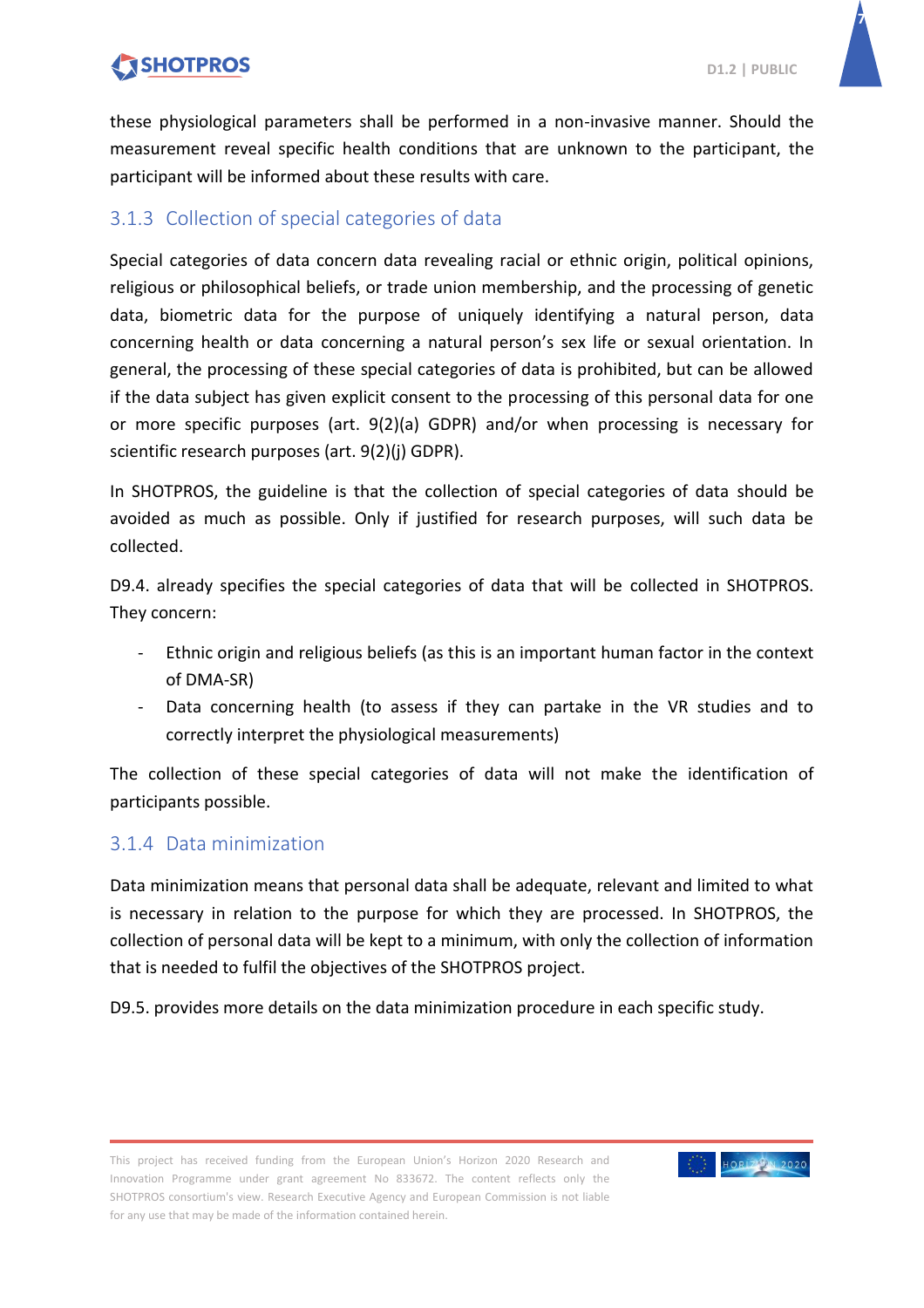**8**

### <span id="page-9-0"></span>3.2 Data management

SHOTPROS will follow good scientific practice in preserving primary data, managing data in a good and correct way, storing and document all relevant data and processing data adequately. All consortium partners should comply with the Data Management Plan (see D1.3) where specific procedures are described. Individual consortium partners should develop the appropriate mechanisms for ensuring compliance with these procedures.

#### <span id="page-9-1"></span>3.2.1 Informed consent on participation and data processing

Participation in all studies should be voluntary.

Prior to their actual participation in a specific SHOTPROS study, all human participants should be extensively briefed orally by a member of the research staff or with an information letter. Participants should be informed, prior to their agreement to participate, about (see Chapter III GDPR):

- The identity and contact details of the researcher responsible for the study
- The contact details of the appointed Data Protection Officer
- The purpose of the study
- The study procedures
- The recipients of the personal data
- The period for which the personal data will be stored
- His/her rights:
	- o The right to request access to and rectification or erasure of personal data
	- o The right to withdraw consent at any time, without negative consequences
	- $\circ$  The right to lodge a complaint with a supervisory authority

All this information should be conveyed in a clear and unambiguous manner. If volunteers have other questions, they should be answered by the SHOTPROS team members who are present.

Prior to participation, the participant should have read and, if he/she agrees to participate, sign a Data Privacy Information and Informed Consent Form (template in Annex). In this document, participants can agree to participate as well as agree to the processing of his/her personal data.

See also D9.2 for more information on the informed consent procedure for participation and D9.6 for information on the informed consent procedure for data processing.

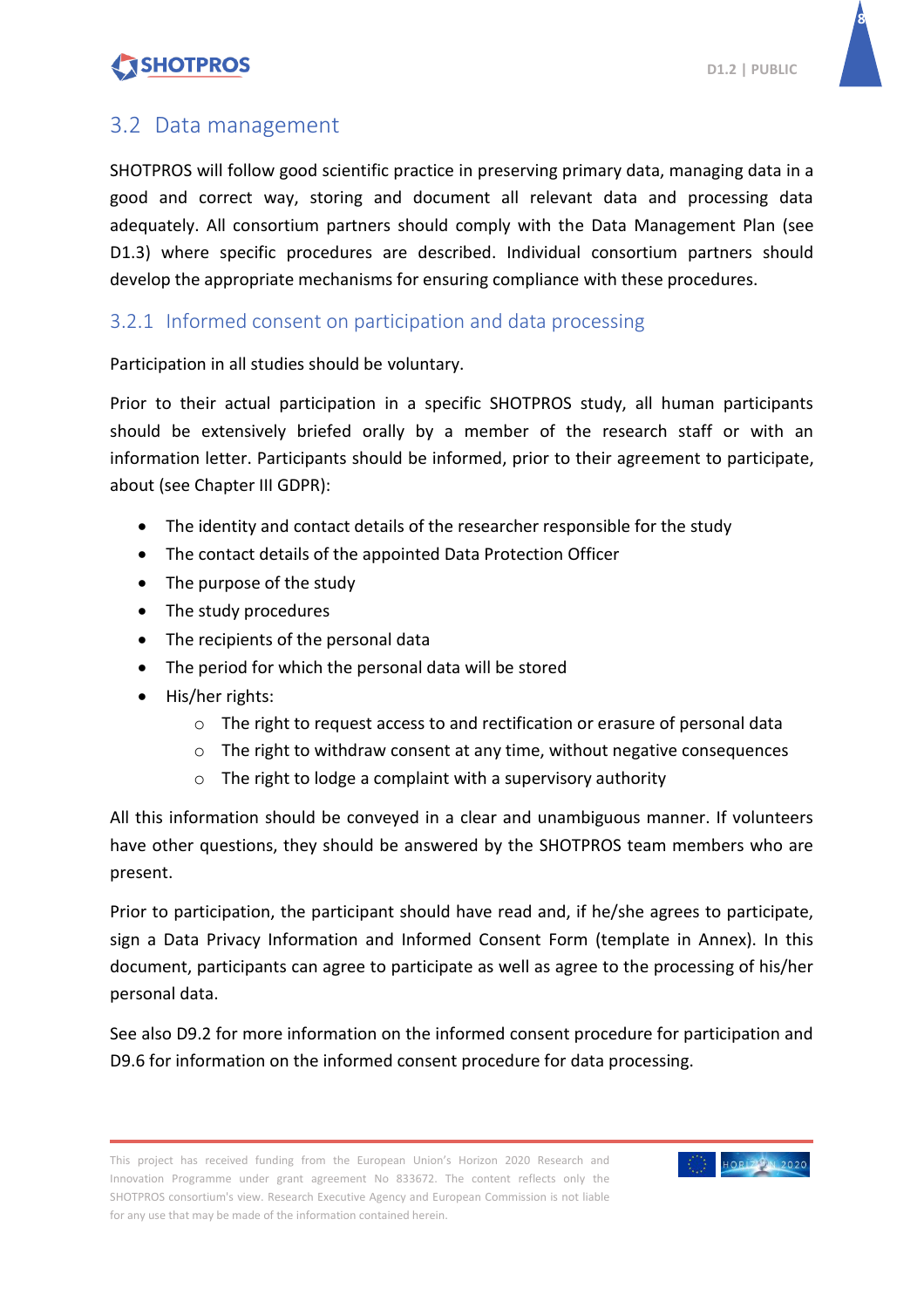**9**

#### <span id="page-10-0"></span>3.2.2 Data protection

In accordance with the article 5 of Regulation (EU) 2016/679 (General Data Protection Resolution), personal data shall be processed according to the following principles.

Personal data shall be:

- (a) Processed lawfully, fairly and in a transparent manner in relation to the data subject ('lawfulness, fairness and transparency');
- (b) Collected for specified, explicit and legitimate purposes and not further processed in a manner that is incompatible with those purposes;
- (c) Adequate, relevant and limited to what is necessary in relation to the purposes for which they are processed ('data minimisation');
- (d) Accurate and, where necessary, kept up to date; every reasonable step must be taken to ensure that personal data that are inaccurate, having regard to the purposes for which they are processed, are erased or rectified without delay ('accuracy');
- (e) Kept in a form which permits identification of data subjects for no longer than is necessary for the purposes for which the personal data are processed;
- (f) Processed in a manner that ensure appropriate security of personal data, including protection against unauthorized or unlawful processing and against accidental loss, destruction or damage, using appropriate technical or organization measures ('integrity and confidentiality').

SHOTPROS has taken the necessary technical measures to ensure data security. AIT has installed a file storage (locally hosted sharepoint server) for the project data on its premises, located in Giefinggasse 4, A-1210 Vienna. The sharepoint servers are located within a separate extranet section AIT's IT infrastructure and are secured by several firewalls and can be exclusively accessed via https secured port 443. The security concept strictly restricts any physical access to the data centre and any remote access to the servers. Therefore, no project data is hosted on cloud storage. Access to this project sharepoint instance is only possible for registered users (within the consortium).

All the data in SHOTPROS will be pseudonymized. Each data subject will receive a unique identifier (Study\_STN\_subject\_SN\_DDMMYY). Initially, this code will be attached to the electronic (and if present paper) records of the participants answers to the questionnaires, video and audio recordings of the study, and on the informed consent forms. Video and audio recordings will be deleted after transcription. We aim to keep a link between the informed consent forms and the study data of each specific participant throughout the full duration of the SHOTPROS project, so that they can exert all their rights (e.g. further

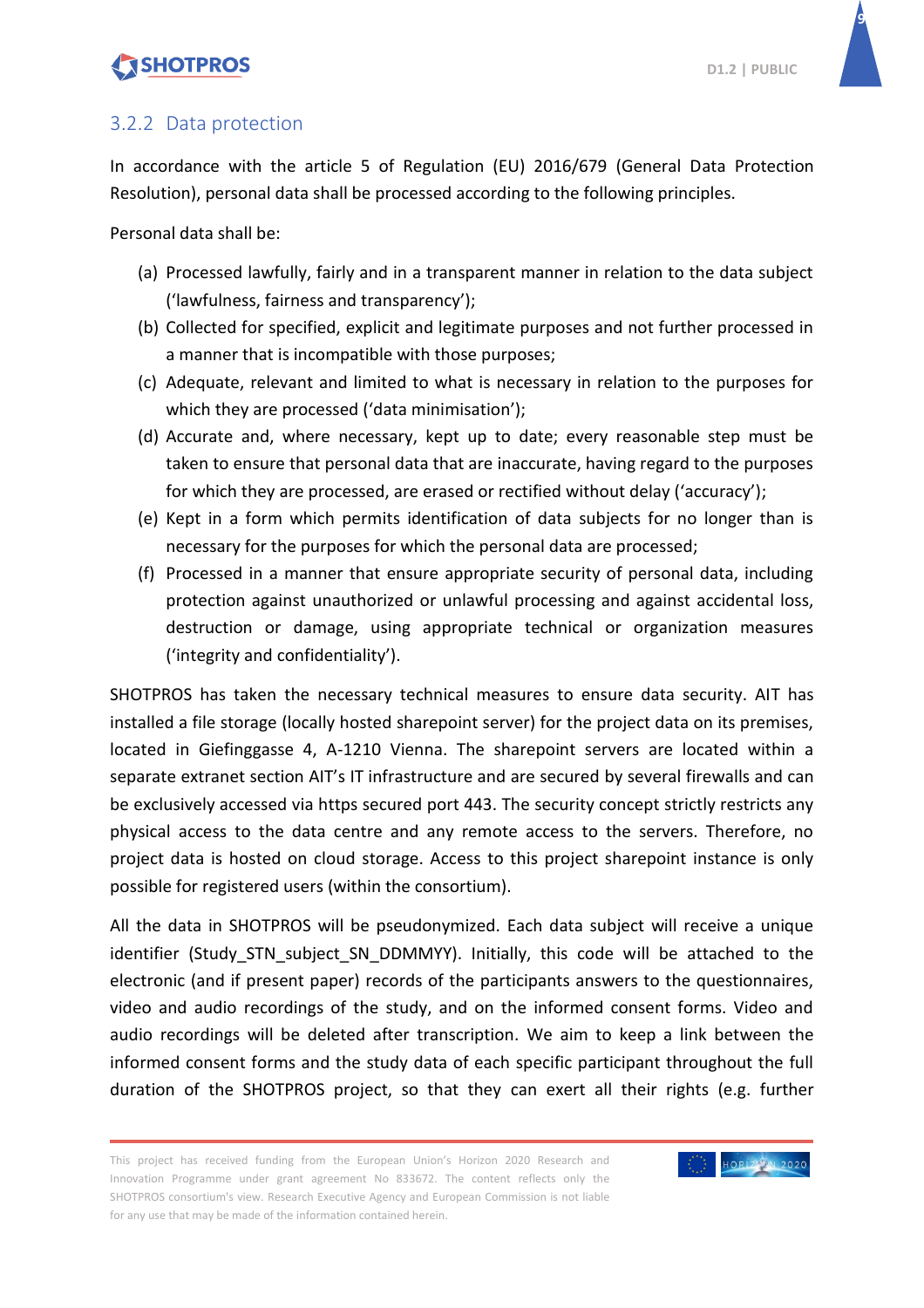**10**

information, correction requests, requests for deletion or restriction, objections to processing, withdrawal from study). Afterwards, the informed consent forms will be removed from their unique identifier to make all the data anonymous and prevent potential mis-use, as the informed consent forms are the only documents that can reveal the participant's identity.

To comply with the rules of good scientific conduct and the related storage of primary scientific data, the study data within SHOTPROS will be stored for 10 years after the end of the project.

More information on the technical and organisational measures taken by SHOTPROS to secure data privacy can be found in D9.7.

#### <span id="page-11-0"></span>3.2.3 Data processing limitations

Within the SHOTPROS project, the right of study data processing is strictly limited to the research organisations participating in SHOTPROS (KUL, AIT, UHEI, VUA). The coordinator (USE) is entitled the right to access informed consent information in the case of any data security audit measures as well as the data collected in WP2 as they are task leader in this Work Package. As End User Manager, Campus Vesta also has the right to process the contact details of participants who expressed interest to participate in further studies, but has no right of processing study data itself.

In order to legally record this, a 'Shared Data Processing Document', describing each partners' responsibilities and duties, is in the process of being set up by AIT's DPO Mr. Löffler and AIT's PDO Mr. Egger-Lampl. This is needed as all scientific partners will be involved in all studies involving data collection from human participants and the related analysis. In this document the shared responsibilities in terms of data protection will be defined and agreed upon between all academic partners. This document emphasizes the joint liability of all partners concerning the protection of the study data and will ensure that all scientific partners use the same high standards to protect the data collected in SHOTPROS.

See D9.7 for more information on the technical and organisational measures to protect participants' personal data.

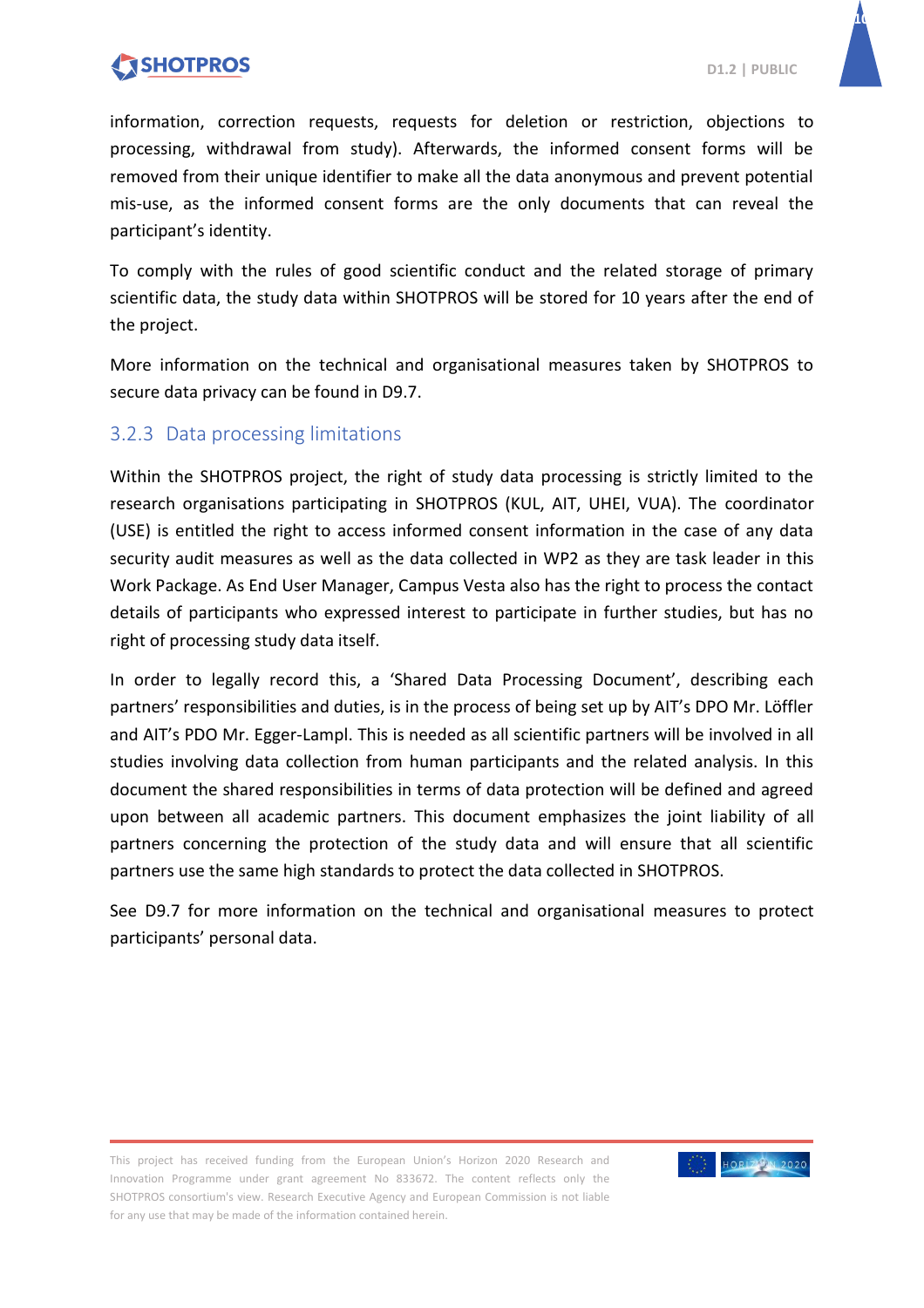

### <span id="page-12-0"></span>4 References

ALLEA (2017). *The European Code of Conduct for Research Integrity, revised edition*. Retrieved from:

[https://ec.europa.eu/research/participants/data/ref/h2020/other/hi/h2020-ethics\\_code-of](https://ec.europa.eu/research/participants/data/ref/h2020/other/hi/h2020-ethics_code-of-conduct_en.pdf)[conduct\\_en.pdf](https://ec.europa.eu/research/participants/data/ref/h2020/other/hi/h2020-ethics_code-of-conduct_en.pdf)

European Commission (2018). *Ethics in Social Science and Humanities*. Retrieved from: [https://ec.europa.eu/research/participants/data/ref/h2020/other/hi/h2020\\_ethics-soc](https://ec.europa.eu/research/participants/data/ref/h2020/other/hi/h2020_ethics-soc-science-humanities_en.pdf)[science-humanities\\_en.pdf](https://ec.europa.eu/research/participants/data/ref/h2020/other/hi/h2020_ethics-soc-science-humanities_en.pdf)

Regulation (EU) 2016/679 of the European Parliament and of the Council of 27 April 2016 on the protection of natural persons with regard to the processing of personal data and on the free movement of such data, and repealing Directive 95/46/EC (General Data Protection Regulation), OJ L 119/1.

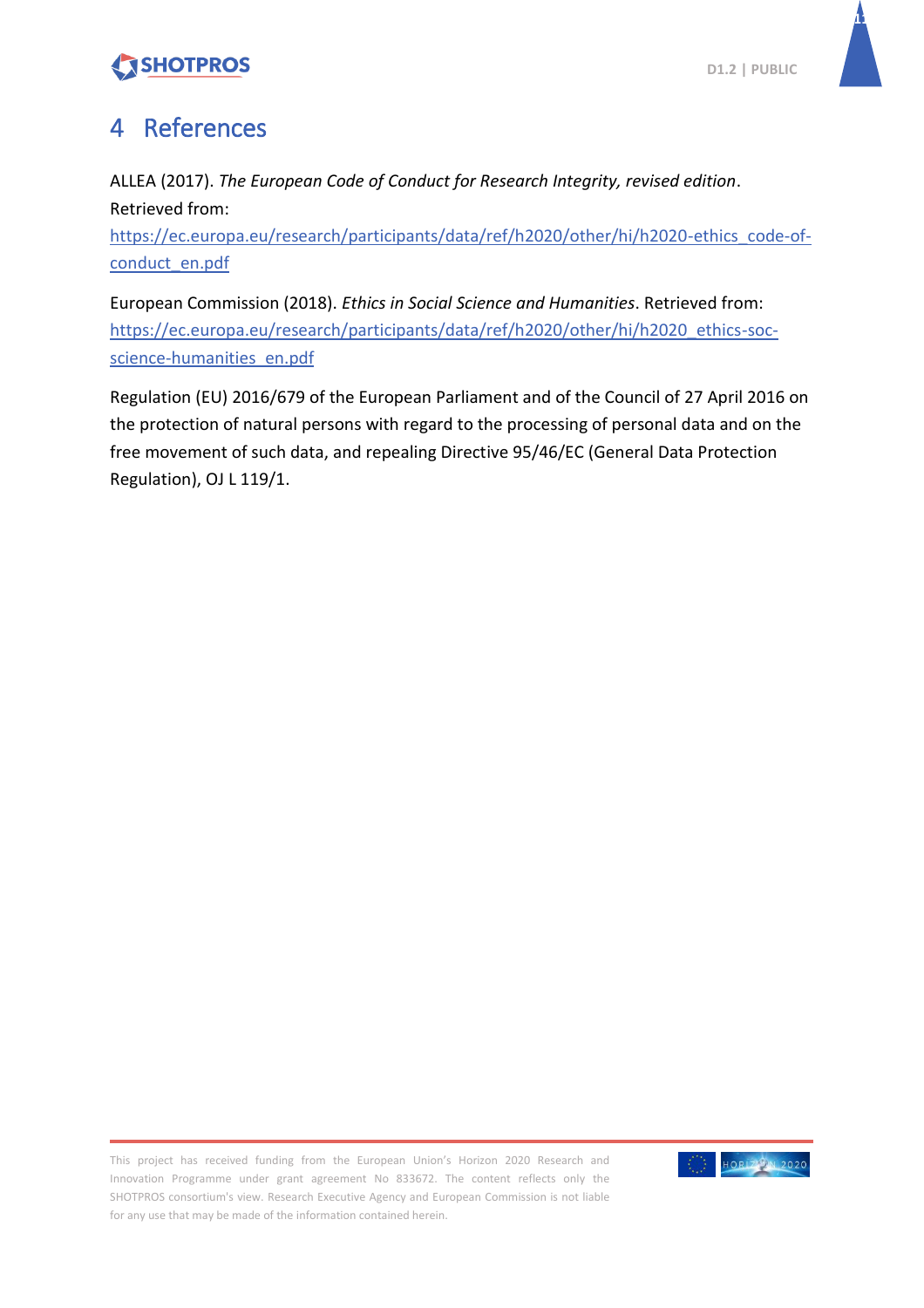**12**

# <span id="page-13-0"></span>5 Annex: Data Privacy Information and Declaration of Consent

# **Data Privacy Information and Declaration of Consent**

#### **1. Introduction**

The study described below is part of the research project SHOTPROS. This project receives funding from the European Commission as part of the funding programme Horizon 2020 (project number: 833672). You have been invited to participate in this study. Before you agree to participate in this study, please read all the information provided carefully and do not hesitate to ask if you have any questions regarding the study or the potential benefits and risks involved.

#### **2. Target group and conditions of participation**

Test subjects must meet the following criteria to take part in this study:

[please indicate the criteria that participants must meet.] - […] - […]

Participation in this scientific study is voluntary.

#### **3. Procedure**

[Please briefly describe the study procedure so that the participants are given a good impression of what they have to expect.]

[Duration of the study:[…]]

[Description of study task(s); if required, location at which study is conducted]

#### **4. Potential risks**

[You do not incur any risk by participating in this study. **Alternatively:** indicate potential risks.]

#### <span id="page-13-1"></span>**5. Purpose of processing your personal data**

[Describe why the research project is carried out. What is the goal of the research project?]

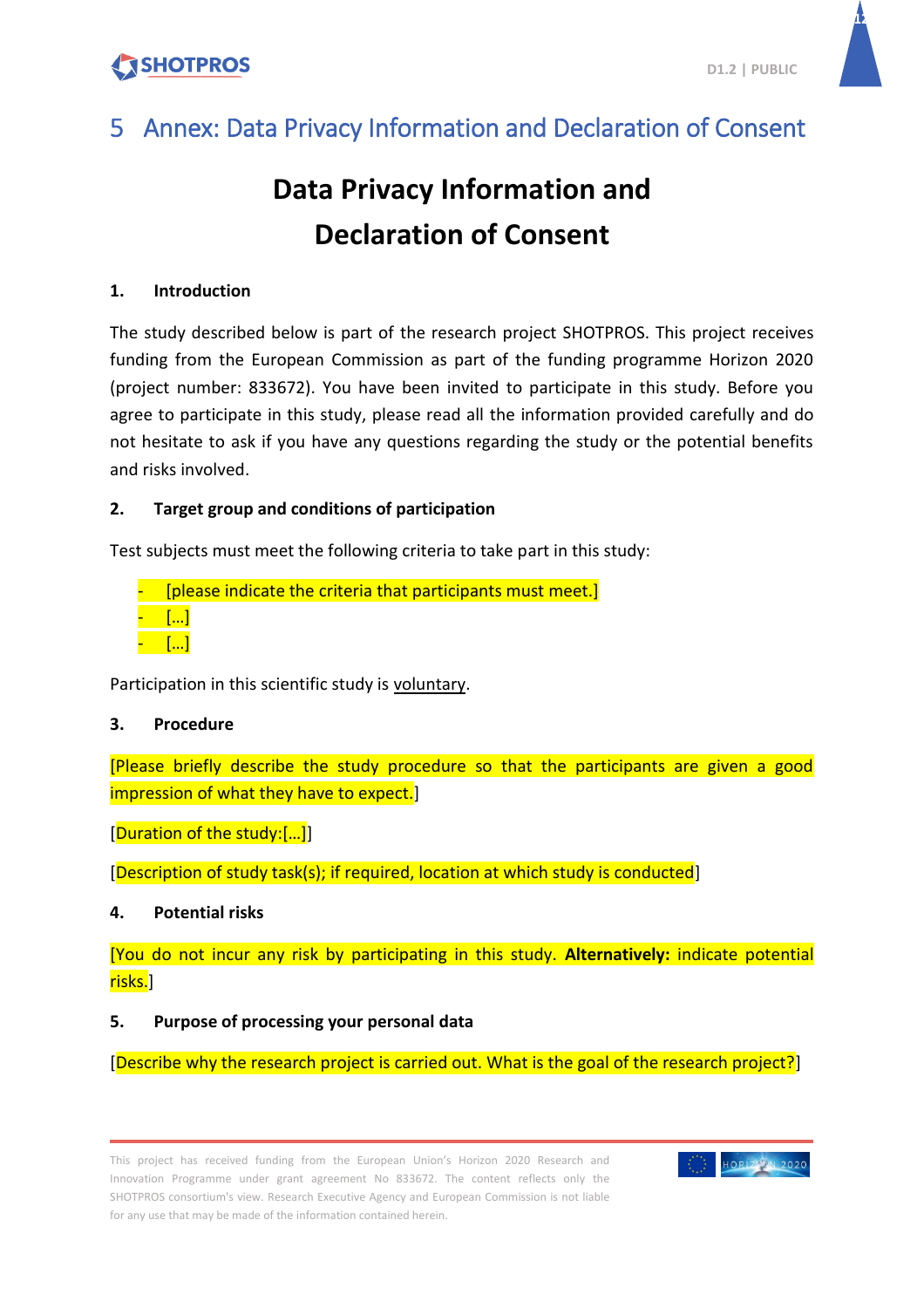

**13**

[Specify the reason(s) why it is necessary to process personal data. The participants must be fully informed why their data will be processed.]

The information gathered as part of this study will be published in reports on the research project or in scientific papers in the form of statistical evaluations or scenarios without including any personal details. It will not be possible to track your identity from reports or papers at a later date. Any image material will be anonymised and will not be published earlier than 6 months after it has been recorded.

Your personal data will only be processed as part of this research project if you give your explicit consent.

After completion of the research project your data will be preserved for the purpose of proving compliance with the guidelines for good scientific practice. The research partners may also process your data for other scientific research purposes relating to SHOTPROS if these are not aimed at producing person-related results.

#### **6. Processed data**

The following data will be collected: [specify data categories, e.g.:

- name;
- age;
- gender;
- $-$  years of experience in the police force
- $-$  function in the police force
- $-$  ethnicity
- $-$  religion
- $-$  e-mail address;
- Level of Virtual Reality experience
- Etc.

The study will be documented by video and audio recordings for the purpose of analysis. Any video and audio material recorded will be anonymised or deleted at the end of the project.

#### **7. Data storage period**

After completion of the research project your personal data will be retained for as long as necessary to provide evidence of compliance with good scientific practice in accordance with the relevant guidelines. Research data must currently<sup>1</sup> be retained for a period of ten years.

1 as of 10/2017.

 $\overline{a}$ 

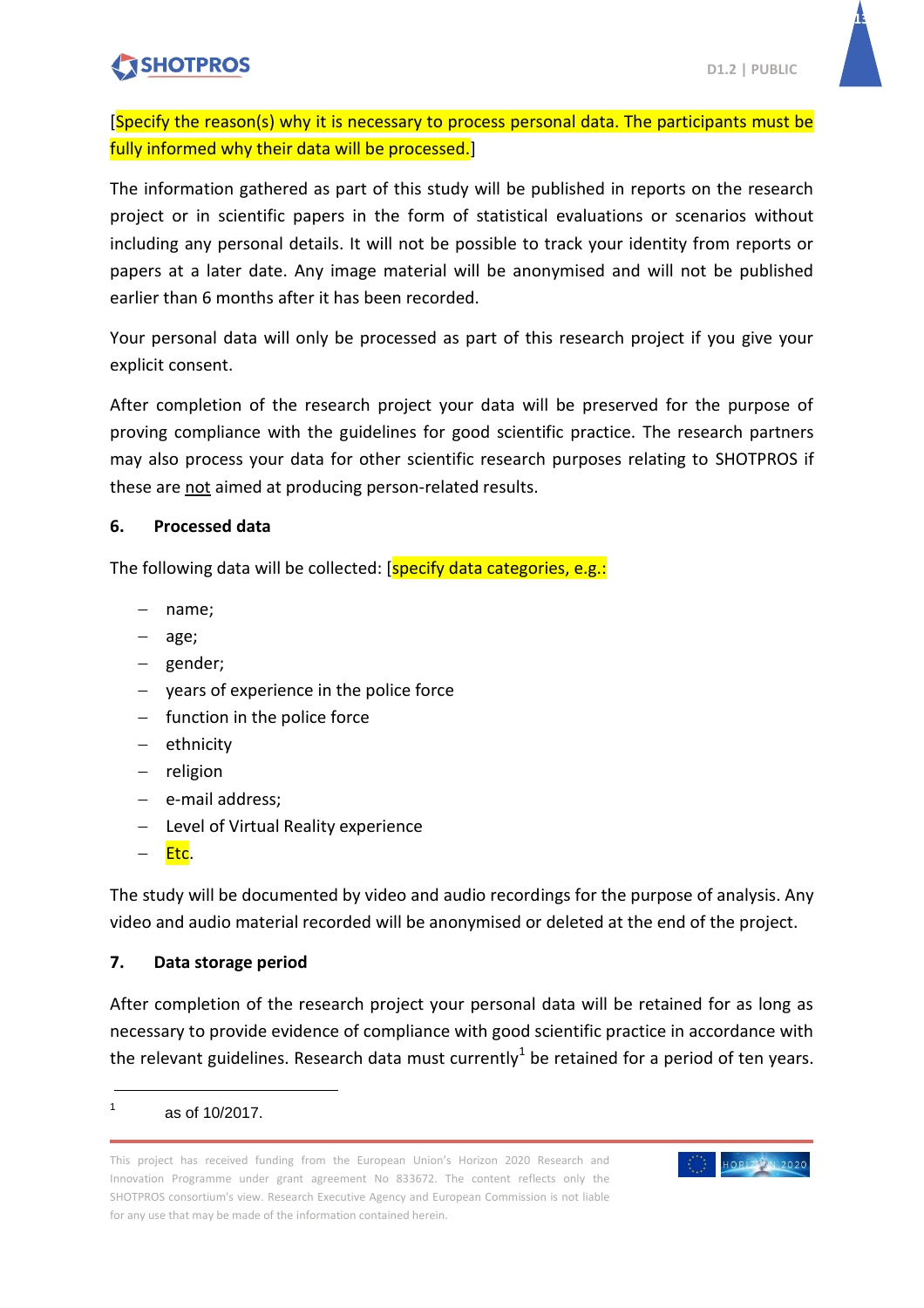**14**



#### **8. Recipients of your personal data**

Only the research partners within SHOTPROS (i.e., KU Leuven, University of Heidelberg, Vrije Universiteit Amsterdam, and the Austrian Institute of Technology), the coordinator (USECON) and the End User Manager (Campus Vesta) within SHOTPROS have access to your personal data. Your data will not be disclosed or transferred to other recipients without your consent.

By signing this Declaration of Consent you agree that your data processed as part of this study will be disclosed to the following recipients:

**KU Leuven** Oude Markt 13, 3000 Leuven Belgium

**Ruprecht-Karls-Universitaet Heidelberg** Seminarstraße 2, 69117 Heidelberg Germany

**Austrian Institute of Technology** Gieffinggasse 3, 1210 Wien Austria

**USECON, The Usability Consultants GMBH** Gaisbergstraße 34, 5310 Tiefgraben-Mondsee Austria

**Stichting VU** de Boelelaan 1105, 1081 HV, Amsterdam The Netherlands

**Autonoom Provinciebedrijf Campus Vesta** Oostmalsesteenweg 75, 2520 Emblem Ranst Belgium

#### **9. Your rights and contacts**

You are entitled:

- $-$  to request information about your processed data;
- to ask for incorrect data to be corrected or deleted or
- $-$  to contact the Data Protection Authority in cases of suspected violation of the data protection provisions.

You are also entitled:

- **to withdraw your consent at any time** and
- **to object to the processing of your data.**

You may withdraw you consent at any time (including during the study) without any consequences. You don't have to justify this withdrawal. Once you inform us that you withdraw your consent, your data will not be used in the subsequent phases of the research project. Please note that documents already published (e.g., project reports prepared for the

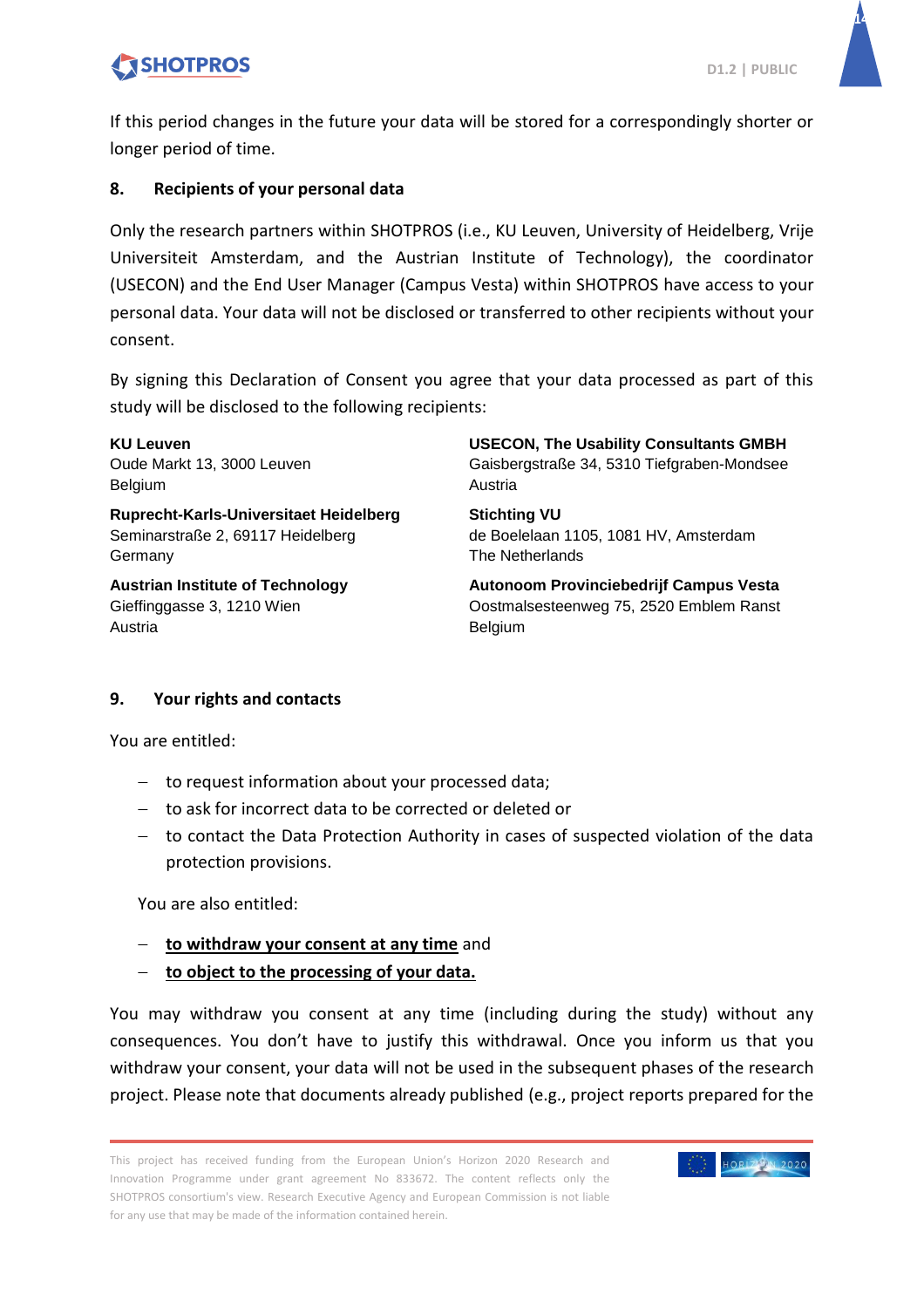**15**

funding provider, scientific publications) or project results obtained using your data before you withdrew your consent cannot be altered. Please also note that your data may have to be further processed to prove compliance with the guidelines of good scientific practice.

If you require further information about your rights as a test subject or the study itself, or if you have further questions, or wish to exercise your rights or abort the study, please contact [specify a person involved in the project as contact for this specific study]

You can also contact the Data Protection Officer of SHOTPROS:; Mr. Michael Löffler: [dpo@ait.ac.at,](mailto:dpo@ait.ac.at) +43 50550-2003

For any complaints or other concerns about ethical aspects of this study, you can contact the Social and Societal Ethics Committee of KU Leuven at [smec@kuleuven.be.](mailto:smec@kuleuven.be)

#### **10. Declaration of Consent according to data protection law**

I have read and understood the Declaration of Consent. I have received answers to all my questions related to this study.

By signing this declaration, I consent to my participation in this study.

By signing this declaration I agree that SHOTPROS may process my personal data of the categories listed in section 6 for the purpose(s) specified in section [5.](#page-13-1)

By signing this declaration I also agree that my personal data may be disclosed to the recipients listed in section 8.

- $\Box$  I hereby agree that SHOTPROS may use photos, audio recordings, video material or parts thereof, for marketing, advertising and public relations for the research project and may publish these materials to achieve the above purposes.
- $\Box$  I hereby agree that SHOTPROS may include my name, my function in the organization, and my e-mail address in a database of test subjects in order to be able to contact me by email to invite me to participate in future scientific studies within the SHOTPROS research project.
- $\Box$  I hereby agree that SHOTPROS may include my name, my function in the organisation, and my e-mail address in their dissemination list in order to receive further general SHOTPROS new:

| чне - |  |
|-------|--|
|       |  |